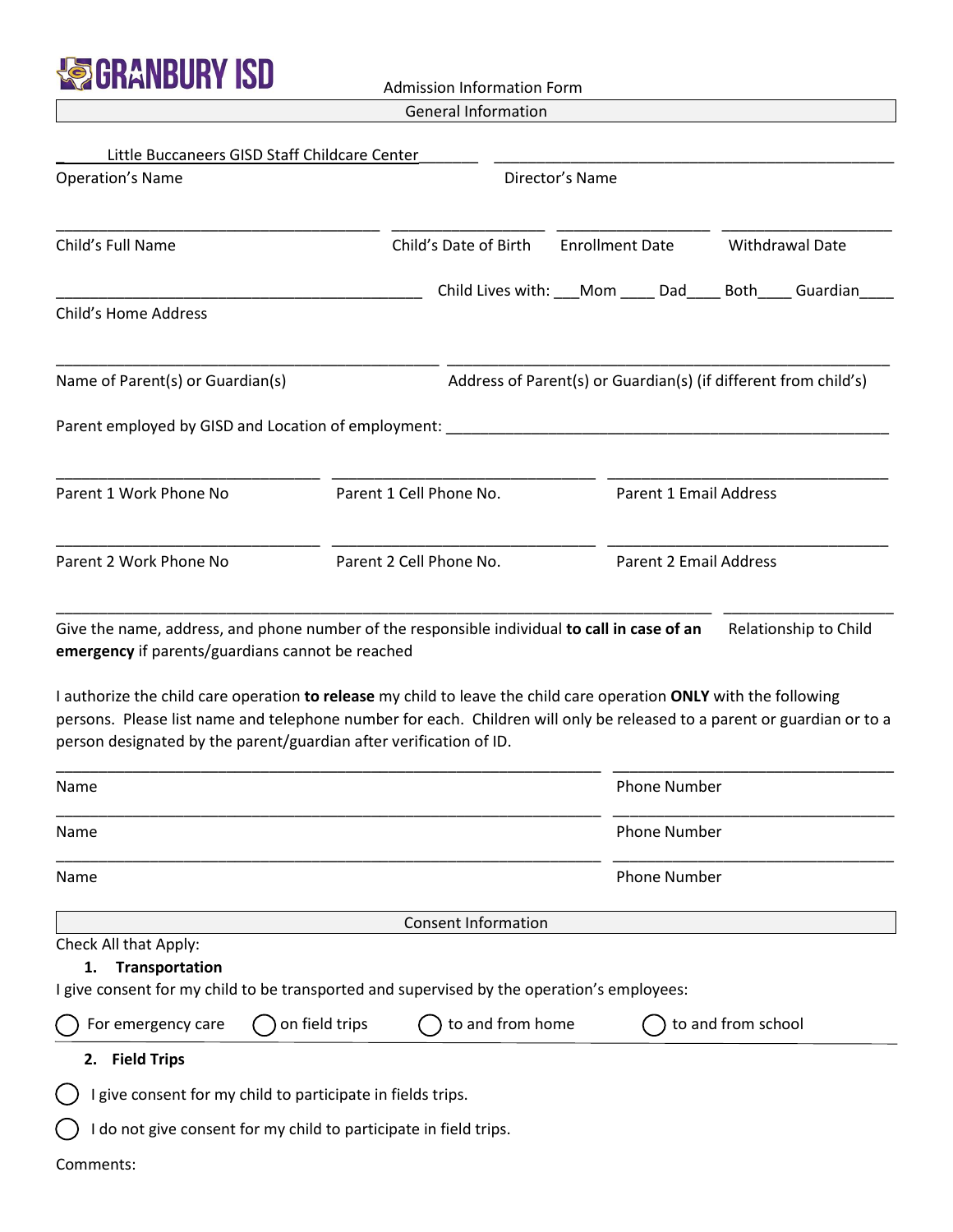## **3. Water Activities**

I give consent for my child to participate in the following water activities:

Water table play  $\bigcap$  Sprinkler play

|  | $\bigcirc$ splashing/wading pools |  |  |
|--|-----------------------------------|--|--|
|--|-----------------------------------|--|--|

## **4. Receipt of Written Operational Policies**

I acknowledge receipt of the facilities operational policies, including those for:

| $\bigcirc$ Discipline and Guidance                 | $\bigcap$ Procedures for release of children                                                                  |
|----------------------------------------------------|---------------------------------------------------------------------------------------------------------------|
| $\overline{O}$ Suspension and expulsion            | $\bigcap$ Illness and exclusion criteria                                                                      |
| $\bigcirc$ Emergency Plans                         | $\bigcirc$ Procedures for dispensing medications                                                              |
| $\bigcirc$ Procedures for conducting health checks | Immunization requirements for children                                                                        |
| $\bigcirc$ Safe Sleep                              | $\bigcirc$ Meals and food service practices                                                                   |
| Procedures for parents to discuss concerns with    | Procedures to visit the center without securing prior                                                         |
| Director                                           | approval                                                                                                      |
| Procedures for parents to participate in operation | O Procedures for parents to contact Child Care Licensing<br>(CCL), DFPS, Child Abuse Hotline, and CCL website |
| activities                                         |                                                                                                               |

## **5. Meals**

I understand that the following meals will be served to my child while in care:

O Morning Snack OLunch (Parent Provided) O Afternoon Snack

## **6. Days and Times in Care**

My child is normally in care on the following days and times:

| Days of the Week | A.M. | P.M. |
|------------------|------|------|
| Monday           |      |      |
| Tuesday          |      |      |
| Wednesday        |      |      |
| Thursday         |      |      |
| Friday           |      |      |

| <b>Authorization for Emergency Medical Attention</b> |  |
|------------------------------------------------------|--|
|------------------------------------------------------|--|

In the event that I cannot be reached to make arrangements for emergency medical care, I authorize the person in charge to take my child to:

Immunization Records

\_\_\_\_\_\_\_\_\_\_\_\_\_\_\_\_\_\_\_\_\_\_\_\_\_\_\_\_\_\_\_\_\_\_\_\_\_\_\_\_\_\_\_\_\_\_\_\_\_\_\_\_\_\_\_\_\_\_\_\_\_\_\_ \_\_\_\_\_\_\_\_\_\_\_\_\_\_\_\_\_\_\_\_\_\_\_\_\_\_\_\_\_\_\_\_\_

A copy of my child's immunization records are attached.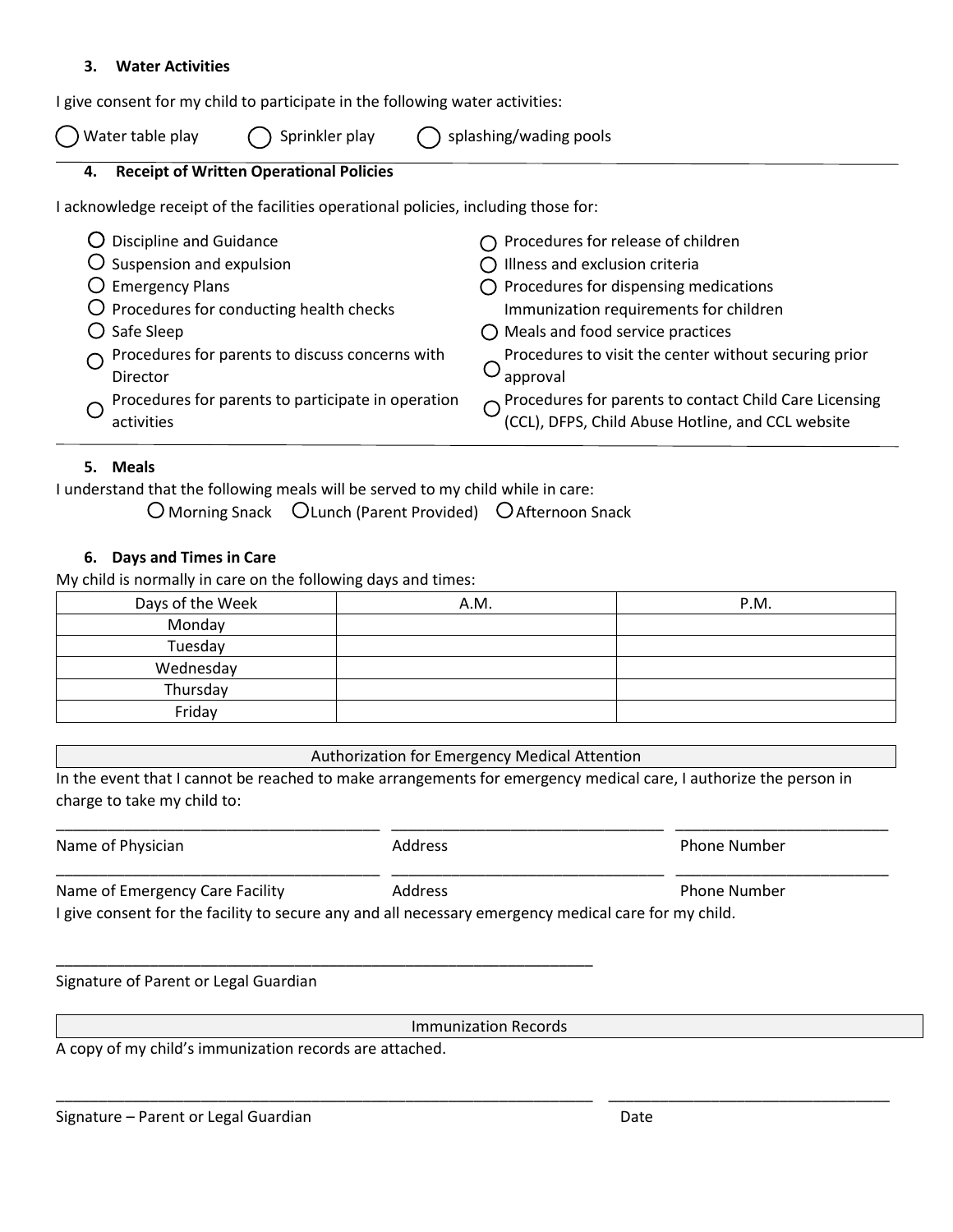| <b>Admission Requirements</b>                                                                                          |
|------------------------------------------------------------------------------------------------------------------------|
| If your child does not attend pre-kindergarten or school away from the child care operation, one of the following must |
| be presented when your child is admitted to the child care operation or within one week of admission.                  |
| Check only one option:                                                                                                 |

1. Health Care Professional's Statement: I have examined the above named child within the past year and find that he or she is able to take part in the day care program.

\_\_\_\_\_\_\_\_\_\_\_\_\_\_\_\_\_\_\_\_\_\_\_\_\_\_\_\_\_\_\_\_\_\_\_\_\_\_\_\_\_\_\_\_\_\_\_\_\_\_\_\_\_\_\_\_\_ \_\_\_\_\_\_\_\_\_\_\_\_\_\_\_\_\_\_\_\_\_\_\_\_\_\_\_\_\_\_\_\_\_

\_\_\_\_\_\_\_\_\_\_\_\_\_\_\_\_\_\_\_\_\_\_\_\_\_\_\_\_\_\_\_\_\_\_\_\_\_\_\_\_\_\_\_\_\_ \_\_\_\_\_\_\_\_\_\_\_\_\_\_\_\_\_\_\_\_\_\_\_\_\_\_\_\_\_\_\_\_\_\_\_\_\_\_\_\_\_\_\_\_\_

Signature – Health Care Professional Date Signed Date Signed

- 2. A signed and dated copy of a health care professional's statement is attached.
- 3. Medical diagnosis and treatment conflict with the tenets and practices of recognized religious organization, which I adhere to or am a member of. I have attached a signed and dated affidavit stating this.
- My child has been examined within the past year by a health care professional and is able to participate in the day care program. Within 12 months of admission, I will obtain a health care professional's signed statement and submit it to the child care operation.

Name of Health Care Professional **Address of Health Care Professional** 

Signature – Parent or Legal Guardian Date Date Controller and Date Date Date Date

Child's Additional Information Section

\_\_\_\_\_\_\_\_\_\_\_\_\_\_\_\_\_\_\_\_\_\_\_\_\_\_\_\_\_\_\_\_\_\_\_\_\_\_\_\_\_\_\_\_\_\_\_\_\_\_\_\_\_\_\_\_\_\_\_\_\_\_ \_\_\_\_\_\_\_\_\_\_\_\_\_\_\_\_\_\_\_\_\_\_\_\_\_\_\_\_\_\_\_\_\_\_\_

List any special needs that your child may have, such as environmental allergies, food intolerances, existing illness, previous serious illness, injuries and hospitalizations during the past 12 months, any medication prescribed for long-term continuous use, and any other information which caregivers should be aware of:

| Does your child have diagnosed food allergies?                                                                              |  | $O$ Yes | $O$ No | Plan Submitted on |
|-----------------------------------------------------------------------------------------------------------------------------|--|---------|--------|-------------------|
| Child day care operations are public accommodations under the Americans with Disabilities Act (ADA), Title III. If you      |  |         |        |                   |
| believe that such an operation may be practicing discrimination in violation of Title III, you may call the ADA Information |  |         |        |                   |
| Line at (800) 514-0301 (voice) or (800) 514-0383 (TTY).                                                                     |  |         |        |                   |

\_\_\_\_\_\_\_\_\_\_\_\_\_\_\_\_\_\_\_\_\_\_\_\_\_\_\_\_\_\_\_\_\_\_\_\_\_\_\_\_\_\_\_\_\_\_\_\_\_\_\_\_\_\_\_\_\_\_\_\_\_\_\_ \_\_\_\_\_\_\_\_\_\_\_\_\_\_\_\_\_\_\_\_\_\_\_\_\_\_\_\_\_\_\_\_\_

Signature – Parent or Legal Guardian Date Date Controller and Date Date Date Date

Requirements for Exclusion

- I have attached a signed and dated affidavit stating that I decline immunizations for reason of conscience, including religious belief, on the form described by Section 161.0041 Health and Safety Code submitted no later than the 90<sup>th</sup> day after the affidavit is notarized.
	- I have attached a signed and dated affidavit stating that the vision or hearing screening conflicts with the tenets or practices of a church or religious denomination that I am an adherent or member of.